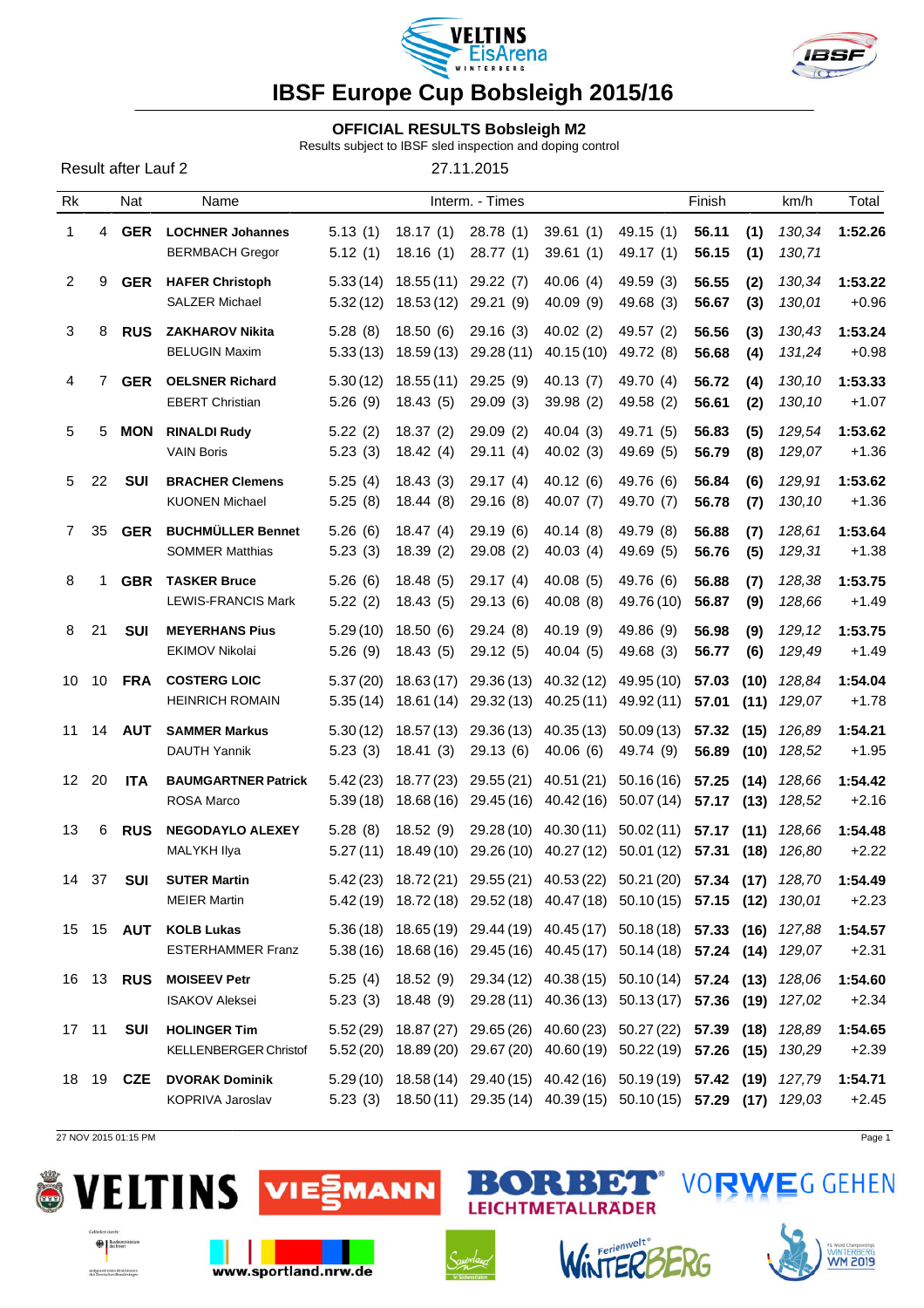



### **OFFICIAL RESULTS Bobsleigh M2**

Results subject to IBSF sled inspection and doping control

| Result after Lauf 2 |  |  |
|---------------------|--|--|
|                     |  |  |

27.11.2015

| Rk |       | Nat              | Name                                                          |                      |                          | Interm. - Times                                                                 |                                               |                        | Finish         |              | km/h                     | Total              |
|----|-------|------------------|---------------------------------------------------------------|----------------------|--------------------------|---------------------------------------------------------------------------------|-----------------------------------------------|------------------------|----------------|--------------|--------------------------|--------------------|
| 19 | 12    | <b>CZE</b>       | <b>MATOUSEK Radek</b><br>SINDELAR Jan                         | 5.35(17)<br>5.35(14) | 18.63 (17)<br>18.64 (15) | 29.44 (15)                                                                      | 29.40 (15) 40.37 (14) 50.16 (16)<br>40.38(14) | 50.05(13)              | 57.47<br>57.28 | (20)<br>(16) | 126.09<br>128,38         | 1:54.75<br>$+2.49$ |
| 20 | 2     | <b>ROU</b>       | <b>GRIGORE Dorin Alexandru</b><br><b>CRACIUN Florin Cezar</b> | 5.36(18)<br>5.38(16) |                          | 18.65 (19) 29.44 (19)<br>18.72 (18) 29.52 (18)                                  | 40.45 (17)<br>40.66 (20)                      | 50.10(14)<br>50.39(20) | 57.22<br>57.56 | (12)<br>(20) | 128,89<br>128,47         | 1:54.78<br>$+2.52$ |
| 21 | 16    | <b>GBR</b>       | <b>JACKSON John James</b><br><b>GILLING Tremayne</b>          | 5.41(22)             |                          | 18.78 (24) 29.61 (24) 40.65 (25)                                                |                                               | $50.35(24)$ 57.48      |                | (21)         | 128,70                   | 57.48              |
| 22 | 17    | <b>AUT</b>       | <b>TREICHL Markus</b><br><b>GEYER Florian</b>                 | 5.47 (26)            |                          | 18.81 (26) 29.62 (25) 40.64 (24) 50.32 (23) 57.49 (22)                          |                                               |                        |                |              | 127,38                   | 57.49              |
| 23 | 27    | <b>GBR</b>       | <b>SIMONS Ben</b><br>MCCULLOUGH YOUNG Ber                     |                      |                          | 5.33 (14) 18.59 (15) 29.40 (15) 40.47 (19) 50.24 (21) 57.50 (23) 127,02         |                                               |                        |                |              |                          | 57.50              |
| 24 | 24    | <b>CRO</b>       | <b>SILIC Drazen</b><br><b>NIKPALJ Benedikt</b>                | 5.44(25)             | 18.80 (25)               |                                                                                 | 29.65 (26) 40.75 (27)                         | 50.53 (26) 57.80       |                | (24)         | 126,44                   | 57.80              |
| 24 | 26    | <b>ITA</b>       | <b>GRANDE Alessandro</b><br><b>COMEL Federico</b>             | 5.37(20)             |                          | 18.72 (21) 29.58 (23) 40.66 (26) 50.51 (25)                                     |                                               |                        | 57.80 (24)     |              | 125,87                   | 57.80              |
| 26 | -23   | <b>NOR</b>       | <b>HEIBL Thomas</b><br><b>HEIBL Korbinian</b>                 |                      |                          | $5.61(33)$ $19.05(31)$ $29.94(30)$ $41.04(28)$ $50.80(27)$ <b>58.01</b>         |                                               |                        |                |              | $(26)$ 127,70            | 58.01              |
| 27 | 36    | <b>ITA</b>       | <b>MULASSANO Giovanni</b><br><b>FIERRO Alessandro</b>         | 5.59(32)             | 19.11 (34)               |                                                                                 | 30.10 (33) 41.29 (32) 51.10 (30) 58.34 (27)   |                        |                |              | 127,02                   | 58.34              |
| 28 | 33    | <b>FRA</b>       | <b>BAUDOUIN SIMON</b><br><b>BAECHLER DAVID</b>                |                      |                          | 5.52 (29) 18.99 (30) 29.96 (31) 41.20 (30) 51.15 (31) 58.57 (28) 125,13         |                                               |                        |                |              |                          | 58.57              |
| 29 | 34    | <b>FRA</b>       | <b>STOJIC RAPHAEL</b><br><b>FLAVEN ALEXIS</b>                 |                      |                          | 5.56 (31) 19.10 (33) 30.11 (34) 41.38 (34) 51.33 (33) 58.73 (29) 124,86         |                                               |                        |                |              |                          | 58.73              |
| 30 | 38    | <b>NED</b>       | <b>DEN OUDEN Tom</b><br><b>NIJKAMP Wicher</b>                 |                      | $5.63(34)$ 19.06 (32)    |                                                                                 | 30.01 (32) 41.25 (31) 51.19 (32) 58.91        |                        |                | (30)         | 121,17                   | 58.91              |
| 31 | 30    | <b>JPN</b>       | <b>ASANO Kosuke</b><br><b>ITO Ryuta</b>                       | 5.69(35)             | 19.27 (35)               |                                                                                 | 30.26 (35) 41.53 (35) 51.49 (35)              |                        |                |              | <b>59.03 (31)</b> 122,86 | 59.03              |
| 32 | -31   | <b>KOR</b>       | <b>LEE Youngkyu</b><br>YANG Seungoh                           | 5.80(36)             | 19.40 (36)               |                                                                                 | 30.46 (36) 41.81 (36) 51.80 (36) 59.19 (32)   |                        |                |              | 124,82                   | 59.19              |
|    |       |                  | 33 25 SVK TKAC Michal<br>NOSKOVIC Ladislav                    |                      |                          | 5.47 (26) 18.92 (29) 29.92 (29) 41.34 (33) 51.39 (34) 59.21 (33) 118,49         |                                               |                        |                |              |                          | 59.21              |
|    | 34 28 | <b>ROU</b>       | <b>PURCEA IONUT FABIAN</b><br>SALAJAN GABRIEL KAROL'          |                      |                          | 5.47 (26) 18.89 (28) 29.86 (28) 41.04 (28) 50.87 (29) 59.36 (34) 123,83         |                                               |                        |                |              |                          | 59.36              |
|    |       | 35 32 <b>EST</b> | <b>LINK Hardi</b><br><b>LELLSAAR Mart</b>                     |                      |                          | 5.88 (37) 19.55 (37) 30.69 (37) 42.19 (37) 52.36 (37) 1:00.05 (35) 120,40       |                                               |                        |                |              |                          | 1:00.05            |
| 36 |       |                  | 18 GBR HALL Bradley<br><b>JUDSON Paul</b>                     |                      |                          | 5.24 (3) 18.50 (6) 29.28 (10) 40.23 (10) 50.05 (12) 1:00.42 (36) 112,53 1:00.42 |                                               |                        |                |              |                          |                    |

27 NOV 2015 01:15 PM Page 2

aufgrund eines Beschlusses<br>des Deutschen Bundestages

LTINS





www.sportland.nrw.de





**BORBET** VORWEG GEHEN

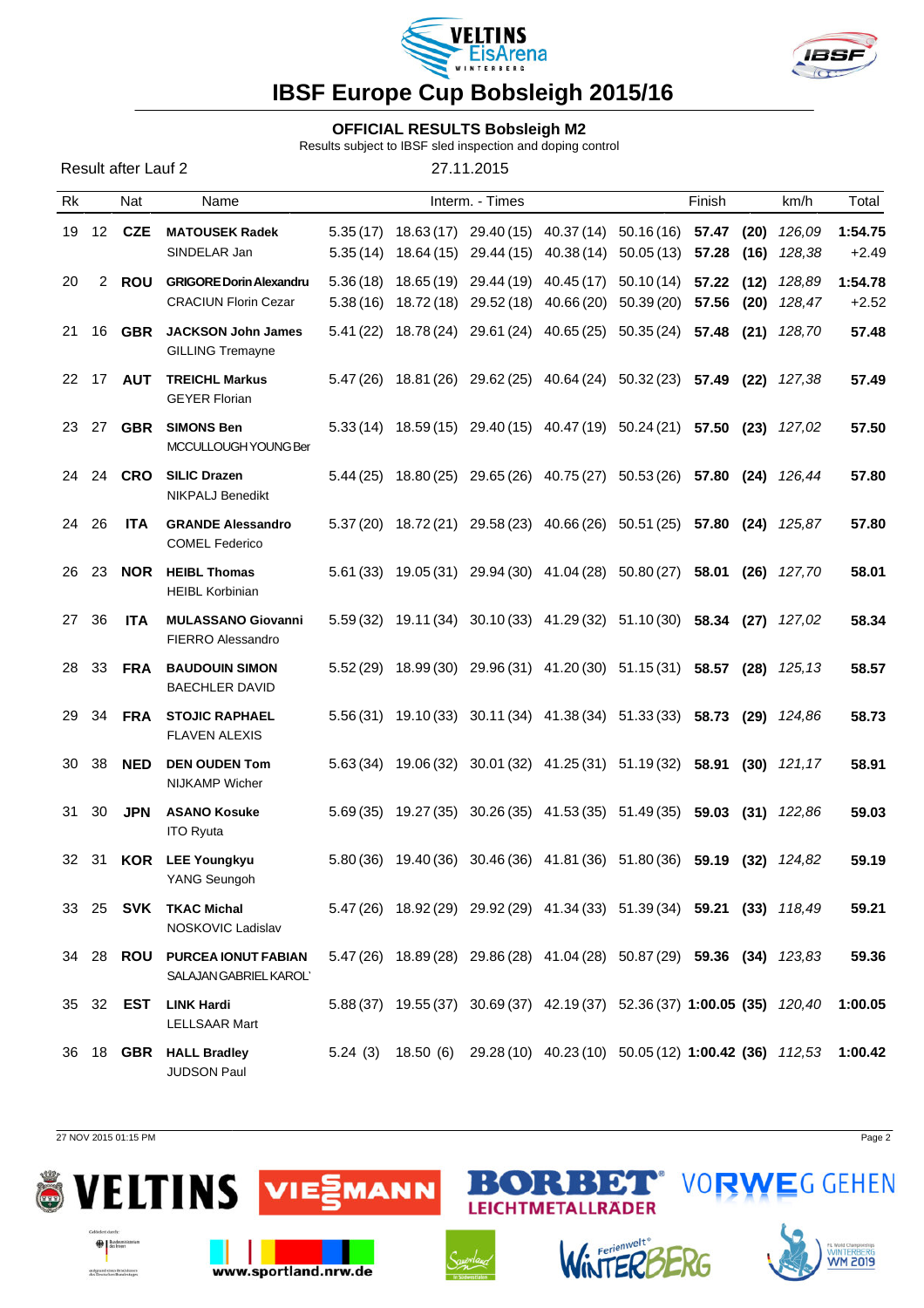



### **OFFICIAL RESULTS Bobsleigh M2**

Results subject to IBSF sled inspection and doping control

Result after Lauf 2 27.11.2015

| Rk | Nat   | Name                                                |  | Interm. - Times |  | Finish                                                                   | km/h | Total   |
|----|-------|-----------------------------------------------------|--|-----------------|--|--------------------------------------------------------------------------|------|---------|
|    |       | 37 29 RUS POPOV Dmitriy<br>LIUBOSLAVSKIY Nikita     |  |                 |  | 5.34 (16) 18.62 (16) 29.42 (18) 40.47 (19) 50.84 (28) 1:02.86 (37) 99,80 |      | 1:02.86 |
|    | 3 SRB | <b>RADENOVIC Vuk</b><br><b>KRAJISNIK Aleksandar</b> |  |                 |  | <b>DNS</b>                                                               |      |         |

38 sleds entered 37 sleds ranked 0 sleds disqualified Run 1: AIR: 2,9°C / ICE: -2,1 °C / Runner: 5,9 °C Run 2: AIR: 3,4 ℃ / ICE: -1,9 ℃ / Runner: 6 ℃

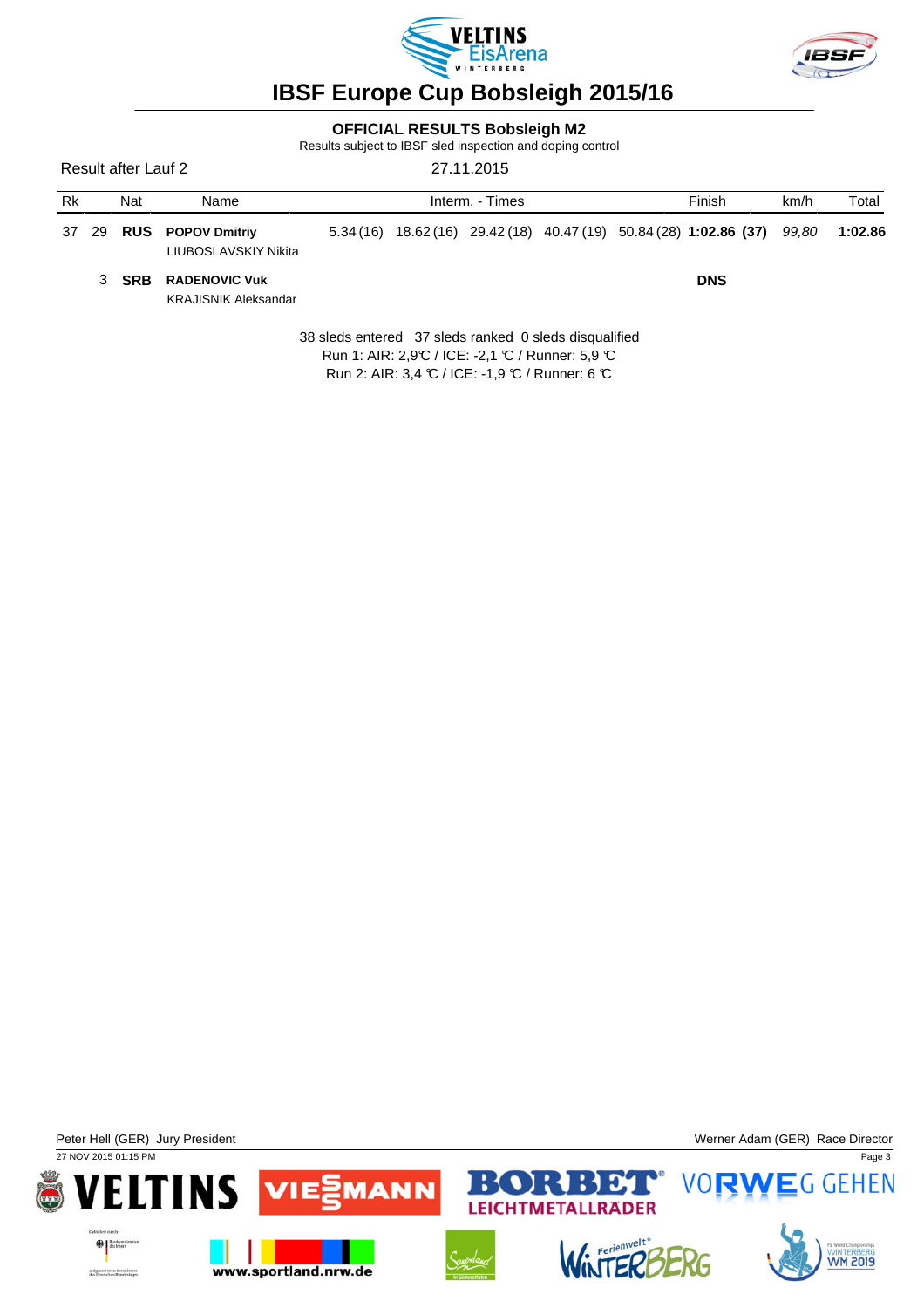



#### OFFICIAL RESULTS Bobsleigh M2 -Race 2

Results subject to IBSF sled inspection and doping control

Result after Lauf 2 28.11.2015

| <b>Rk</b>      |                | Nat              | Name                                                |                      |                         | Interm. - Times                   |                                                                                                                                                    |                        | Finish         |              | km/h             | Total              |
|----------------|----------------|------------------|-----------------------------------------------------|----------------------|-------------------------|-----------------------------------|----------------------------------------------------------------------------------------------------------------------------------------------------|------------------------|----------------|--------------|------------------|--------------------|
| $\mathbf{1}$   | 1              | <b>GER</b>       | <b>LOCHNER Johannes</b><br><b>BLUHM Joshua</b>      | 5.27(1)<br>5.17(1)   | 18.94(1)<br>18.38(1)    | 29.95(1)<br>29.22(1)              | 41.14(1)<br>40.31(1)                                                                                                                               | 50.84(1)<br>50.02(1)   | 57.83<br>57.07 | (1)<br>(1)   | 129,58<br>129,40 | 1:54.90            |
| 2              | 4              | <b>GER</b>       | <b>HAFER Christoph</b><br><b>RADEMACHER Marc</b>    | 5.36(4)<br>5.30(5)   | 19.04(2)<br>18.64(2)    | 30.06(2)<br>29.57(2)              | 41.18(2)<br>40.77 (2)                                                                                                                              | 50.88(2)<br>50.54(2)   | 57.93<br>57.63 | (2)<br>(2)   | 129,03<br>128,15 | 1:55.56<br>$+0.66$ |
| 3              | 9              | <b>MON</b>       | <b>RINALDI Rudy</b><br><b>VAIN Boris</b>            | 5.38(6)<br>5.32(7)   | 19.16(6)<br>18.74(6)    | 30.26(5)<br>29.72 (5)             | 41.44 (4)<br>40.93 (5)                                                                                                                             | 51.15(4)<br>50.72(6)   | 58.23<br>57.90 | (4)<br>(7)   | 129,82<br>128,38 | 1:56.13<br>$+1.23$ |
| 4              | $\overline{2}$ | <b>SRB</b>       | <b>RADENOVIC Vuk</b><br><b>BUNDALO Aleksandar</b>   | 5.40(7)<br>5.35(9)   | 19.12(4)<br>18.81(11)   | 30.16(3)<br>29.80(8)              | 41.37 (3)<br>41.01 (8)                                                                                                                             | 51.12(3)<br>50.79(8)   | 58.22<br>57.93 | (3)<br>(8)   | 128,43<br>128,06 | 1:56.15<br>$+1.25$ |
| 5              | 6              | <b>GER</b>       | <b>OELSNER Richard</b><br><b>SKIBBE Felix</b>       | 5.41(10)<br>5.33(8)  | 19.28(10)<br>18.77(7)   | 30.41(8)<br>29.74 (7)             | 41.66 (8)<br>40.93(5)                                                                                                                              | 51.43(6)<br>50.68(5)   | 58.52<br>57.81 | (5)<br>(5)   | 128,57<br>128,47 | 1:56.33<br>$+1.43$ |
| 6              | 18             | <b>SUI</b>       | <b>MEYERHANS Pius</b><br><b>BROENING Marius</b>     | 5.49(15)<br>5.36(11) | 19.41 (14)<br>18.73(5)  | 30.57(12)<br>29.64(4)             | 41.85 (10)<br>40.82(4)                                                                                                                             | 51.59(9)<br>50.58(3)   | 58.66<br>57.72 | (8)<br>(3)   | 129,91<br>128,93 | 1:56.38<br>$+1.48$ |
| $\overline{7}$ | 7              | <b>RUS</b>       | <b>ZAKHAROV Nikita</b><br><b>LYLOV Andrey</b>       | 5.48(13)<br>5.38(12) | 19.45 (15)<br>18.84(13) | 30.62(14)<br>29.82 (10) 40.99 (7) | 41.90 (13)                                                                                                                                         | 51.64(11)<br>50.75(7)  | 58.69<br>57.85 | (9)<br>(6)   | 129,17<br>128,89 | 1:56.54<br>$+1.64$ |
| 8              | 19             | <b>SUI</b>       | <b>BRACHER Clemens</b><br><b>KUONEN Michael</b>     | 5.43(11)<br>5.28(4)  | 19.32 (11)<br>18.64(2)  | 30.53(11)<br>29.62(3)             | 41.86 (11)<br>40.81(3)                                                                                                                             | 51.72(12)<br>50.62(4)  | 58.87<br>57.77 | (12)<br>(4)  | 128,61<br>128,66 | 1:56.64<br>$+1.74$ |
| 9              | 29             | <b>GER</b>       | <b>WAGNER Florian</b><br><b>NIKOLIC Filip</b>       | 5.48(13)<br>5.40(13) | 19.23(8)<br>18.83(12)   | 30.33(7)<br>29.82 (10)            | 41.58 (5)<br>41.17 (11)                                                                                                                            | 51.39(5)<br>51.05(11)  | 58.54<br>58.26 | (6)<br>(9)   | 127,84<br>127,56 | 1:56.80<br>$+1.90$ |
| 10             | 3              | <b>RUS</b>       | <b>NEGODAYLO ALEXEY</b><br>MALYKH Ilya              | 5.33(3)<br>5.26(2)   | 19.07(3)<br>18.68(4)    | 30.23(4)<br>29.73 (6)             | 41.61(7)<br>41.10 (9)                                                                                                                              | 51.48(8)<br>51.03(9)   | 58.77<br>58.35 | (10)<br>(12) | 126,18<br>126,18 | 1:57.12<br>$+2.22$ |
| 11             | 14             | <b>AUT</b>       | <b>TREICHL Markus</b><br><b>ESTERHAMMER Franz</b>   | 5.37(5)<br>5.35(9)   | 19.27(9)<br>18.78 (9)   | 30.45(9)<br>29.80(8)              | 41.76 (9)<br>41.14 (10)                                                                                                                            | 51.62(10)<br>51.04(10) | 58.84<br>58.29 | (11)<br>(10) | 126,22<br>126,05 | 1:57.13<br>$+2.23$ |
| 12             | 15             | <b>GBR</b>       | <b>HALL Bradley</b><br>JUDSON Paul                  | 5.31(2)<br>5.27(3)   | 19.12(4)<br>18.77(7)    | 30.31(6)<br>29.94 (13)            | 41.59 (6)<br>41.32(13)                                                                                                                             | 51.45(7)<br>51.27(13)  | 58.63<br>58.55 | (7)<br>(15)  | 127,34<br>126,31 | 1:57.18<br>$+2.28$ |
| 13             | 26             | <b>RUS</b>       | <b>POPOV Dmitriy</b><br><b>ISAKOV Aleksei</b>       | 5.49(15)<br>5.42(14) | 19.37(12)<br>18.87(14)  | 30.57(12)<br>29.93 (12)           | 41.95 (14)<br>41.25 (12)                                                                                                                           | 51.88(15)<br>51.13(12) | 59.08<br>58.34 | (15)<br>(11) | 126,93<br>127,34 | 1:57.42<br>$+2.52$ |
| 14             | 13             | <b>GBR</b>       | <b>JACKSON John James</b><br>ANDERSON Jonathan      |                      |                         |                                   | 5.51 (17) 19.51 (17) 30.74 (16) 42.04 (15) 51.86 (14) 58.96 (13) 128,66<br>5.51 (17) 19.09 (17) 30.19 (17) 41.48 (14) 51.32 (14) 58.48 (13) 127,47 |                        |                |              |                  | 1:57.44<br>$+2.54$ |
|                | 15 10          | SUI              | <b>HOLINGER Tim</b><br>GIUMMA Maruan                |                      |                         |                                   | 5.67 (28) 19.76 (29) 31.03 (23) 42.38 (21) 52.20 (20) 59.37 (19) 128,25<br>5.53 (18) 19.08 (16) 30.18 (16) 41.51 (15) 51.36 (15) 58.51 (14) 128,38 |                        |                |              |                  | 1:57.88<br>$+2.98$ |
|                |                | 16 16 <b>CZE</b> | <b>DVORAK Dominik</b><br>DOBES Adam                 | 5.31(6)              |                         |                                   | 5.40 (7) 19.22 (7) 30.46 (10) 41.89 (12) 51.78 (13) 59.04 (14) 127,25<br>18.79(10) 29.96(14) 41.52(16) 51.53(16) 58.89 (18) 125,74                 |                        |                |              |                  | 1:57.93<br>$+3.03$ |
| 16 28          |                | SUI              | <b>SUTER Martin</b><br><b>MEIER Martin</b>          |                      |                         |                                   | 5.61 (23) 19.56 (18) 30.82 (18) 42.18 (17) 52.03 (17) 59.18 (17) 128,43<br>5.55(19) 19.16(19) 30.31(19) 41.68(18) 51.55(18) 58.75 (16) 127,56      |                        |                |              |                  | 1:57.93<br>$+3.03$ |
|                | 18 17          | <b>ITA</b>       | <b>BAUMGARTNER Patrick</b><br><b>VARIOLA Mattia</b> |                      |                         |                                   | 5.53 (20) 19.48 (16) 30.74 (16) 42.14 (16) 52.00 (16) 59.15 (16) 127,84<br>5.50(16) 19.13(18) 30.30(18) 41.74(19) 51.70(19) 58.96 (19) 125,91      |                        |                |              |                  | 1:58.11<br>$+3.21$ |

28 NOV 2015 12:55 PM Page 1

 $H$ 

autgrund eines Reschiussen<br>des Deutschen Barnbeinger

Ľ





www.sportland.nrw.de



 $\mathbb{R}^2$ 

 $\bullet$ D



RBET

LEICHTMETALLRÄDER



**VORWEG GEHEN**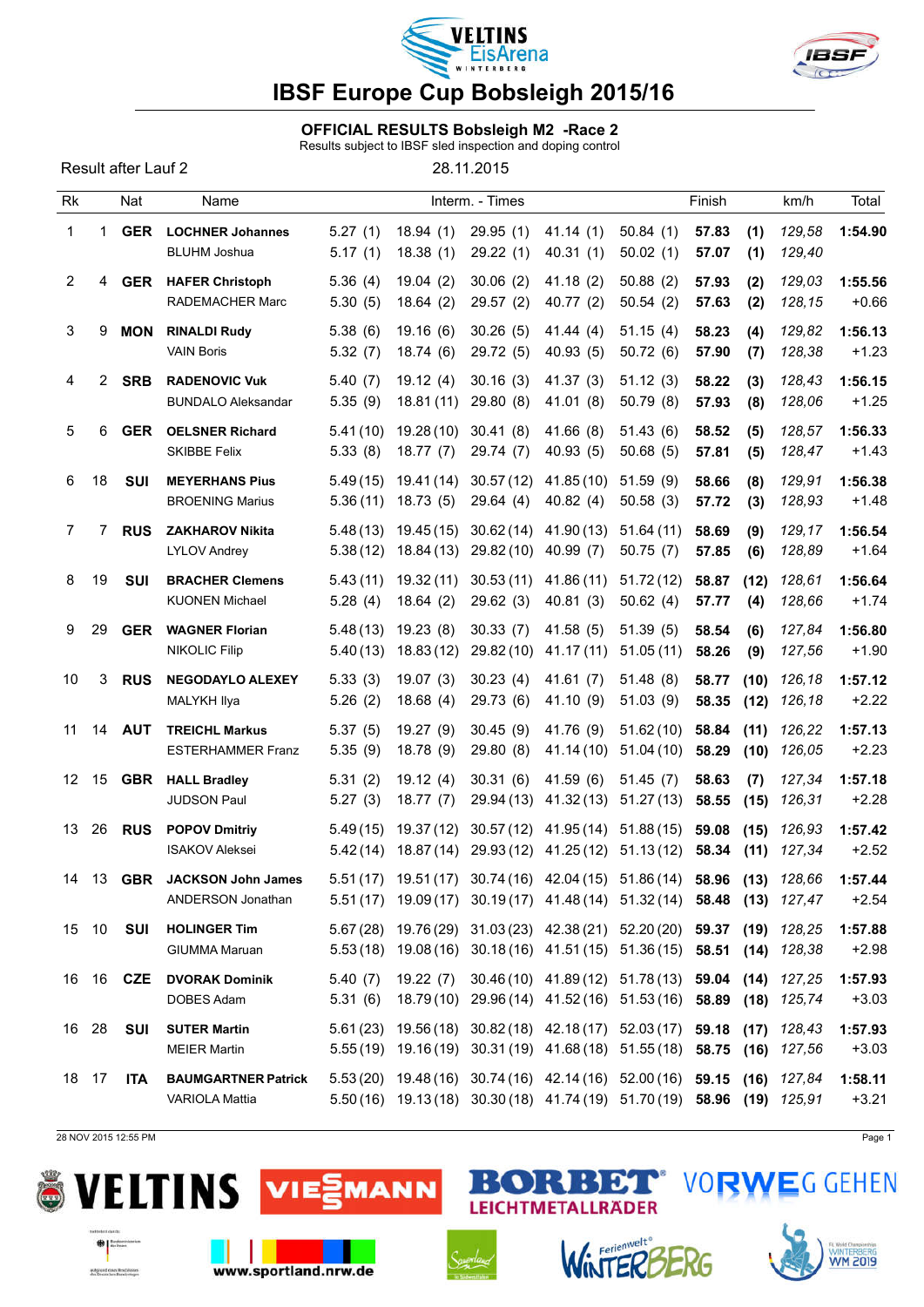



#### OFFICIAL RESULTS Bobsleigh M2 -Race 2

Results subject to IBSF sled inspection and doping control

|    |       | Result after Lauf 2 |                                                                      | Results subject to identified inspection and doping control |                 |                                                                                                                           |            |              |                  |                    |
|----|-------|---------------------|----------------------------------------------------------------------|-------------------------------------------------------------|-----------------|---------------------------------------------------------------------------------------------------------------------------|------------|--------------|------------------|--------------------|
| Rk |       | Nat                 | Name                                                                 |                                                             | Interm. - Times |                                                                                                                           | Finish     |              | km/h             | Total              |
| 19 | 11    | <b>CZE</b>          | <b>MATOUSEK Radek</b><br><b>EGYDY David</b>                          |                                                             |                 | 5.52 (19) 19.58 (19) 30.94 (20) 42.31 (19) 52.15 (18) 59.36<br>$5.43(15)$ $18.99(15)$ $30.17(15)$ $41.59(17)$ $51.54(17)$ | 58.88      | (18)<br>(17) | 127,61<br>125,78 | 1:58.24<br>$+3.34$ |
|    | 20 20 |                     | <b>NOR</b> HEIBL Thomas<br><b>TRÅSETH Amund Aasen</b>                | 5.64(24)<br>5.59(20)                                        |                 | 19.64 (23) 30.92 (19) 42.32 (20) 52.17 (19) 59.37<br>19.32 (20) 30.57 (20) 42.10 (20) 52.14 (20) 59.51                    |            | (19)<br>(20) | 127,97<br>125,65 | 1:58.88<br>$+3.98$ |
| 21 | 12    | <b>RUS</b>          | <b>MOISEEV Petr</b><br>DANILEVSKIY Artur                             | 5.40(7)                                                     |                 | 19.37(12) 30.70(15) 42.26(18) 52.24(21) 59.50 (21) 126,27                                                                 |            |              |                  | 59.50              |
|    | 22 24 | <b>GBR</b>          | <b>SIMONS Ben</b><br><b>HEDGER James</b>                             |                                                             |                 | 5.55 (21) 19.58 (19) 30.94 (20) 42.46 (22) 52.39 (22) 59.63 (22) 126,31                                                   |            |              |                  | 59.63              |
| 23 | 5     | <b>GBR</b>          | <b>TASKER Bruce</b><br><b>LEWIS-FRANCIS Mark</b>                     |                                                             |                 | 5.47 (12) 19.70 (26) 31.08 (28) 42.56 (24) 52.46 (24) 59.65 (23) 127,93                                                   |            |              |                  | 59.65              |
| 23 | 8     | <b>ROU</b>          | <b>GRIGORE Dorin Alexandru</b><br><b>COJAN lonel Irinel Augustin</b> |                                                             |                 | 5.65 (26) 19.78 (30) 31.11 (30) 42.54 (23) 52.41 (23) 59.65 (23) 126,98                                                   |            |              |                  | 59.65              |
|    | 25 21 | <b>CRO</b>          | <b>SILIC Drazen</b><br><b>NIKPALJ Benedikt</b>                       |                                                             |                 | 5.64 (24) 19.71 (28) 31.06 (25) 42.61 (26) 52.56 (25) 59.82 (25) 126,27                                                   |            |              |                  | 59.82              |
|    | 26 34 | <b>ITA</b>          | <b>MULASSANO Giovanni</b><br><b>FIERRO Alessandro</b>                |                                                             |                 | 5.68 (29) 19.68 (25) 31.07 (26) 42.68 (29) 52.66 (27) 59.94 (26) 126,00                                                   |            |              |                  | 59.94              |
| 27 | 25    | <b>ROU</b>          | <b>PURCEA IONUT FABIAN</b><br><b>RADU ADRIAN</b>                     |                                                             |                 | 5.70 (30) 19.67 (24) 31.05 (24) 42.65 (27) 52.65 (26) 59.96 (27) 126,13                                                   |            |              |                  | 59.96              |
| 28 | 22    | SVK                 | <b>TKAC Michal</b><br>NOSKOVIC Ladislav                              |                                                             |                 | 5.59 (22) 19.60 (21) 31.07 (26) 42.76 (30) 52.86 (28) 1:00.29 (28) 123,79                                                 |            |              |                  | 1:00.29            |
| 29 | 31    | <b>FRA</b>          | <b>BAUDOUIN SIMON</b><br><b>BAECHLER DAVID</b>                       |                                                             |                 | 5.71 (31) 19.81 (31) 31.25 (31) 42.93 (32) 53.04 (30) 1:00.51 (29) 124,43                                                 |            |              |                  | 1:00.51            |
| 30 | -33   | <b>NED</b>          | <b>DEN OUDEN Tom</b><br>VAN DIPTEN Geoffrey                          |                                                             |                 | 5.76 (32) 19.88 (32) 31.32 (32) 42.91 (31) 52.98 (29) 1:00.68 (30) 120,44                                                 |            |              |                  | 1:00.68            |
|    | 31 27 | <b>JPN</b>          | <b>ASANO Kosuke</b><br><b>KUROIWA Toshiki</b>                        |                                                             |                 | 5.65(26) 19.70(26) 31.08(28) 42.66(28) 53.06(31) 1:02.72 (31) 107,49                                                      |            |              |                  | 1:02.72            |
|    |       |                     | 32 32 KOR LEE Youngkyu<br>YANG Seungoh                               |                                                             |                 | 5.92 (33) 20.11 (33) 31.60 (33) 43.38 (33) 54.00 (33) 1:03.18 (32) 103,29                                                 |            |              |                  | 1:03.18            |
|    | 33 23 | <b>ITA</b>          | <b>GRANDE Alessandro</b><br><b>COMEL Federico</b>                    |                                                             |                 | 5.51 (17) 19.61 (22) 31.01 (22) 42.56 (24) 53.06 (31) 1:03.64 (33) 105,38                                                 |            |              |                  | 1:03.64            |
|    | 30    | <b>FRA</b>          | <b>STOJIC RAPHAEL</b>                                                |                                                             |                 |                                                                                                                           | <b>DNS</b> |              |                  |                    |

34 sleds entered 33 sleds ranked 0 sleds disqualified Run1: Snowfall, AIR 1,9°C, ICE -0,9°C Runner 1,8°C Run 2: Cloudy, AIR 1,9°C, ICE -1,2°C, Runner 1°C

FLAVEN ALEXIS

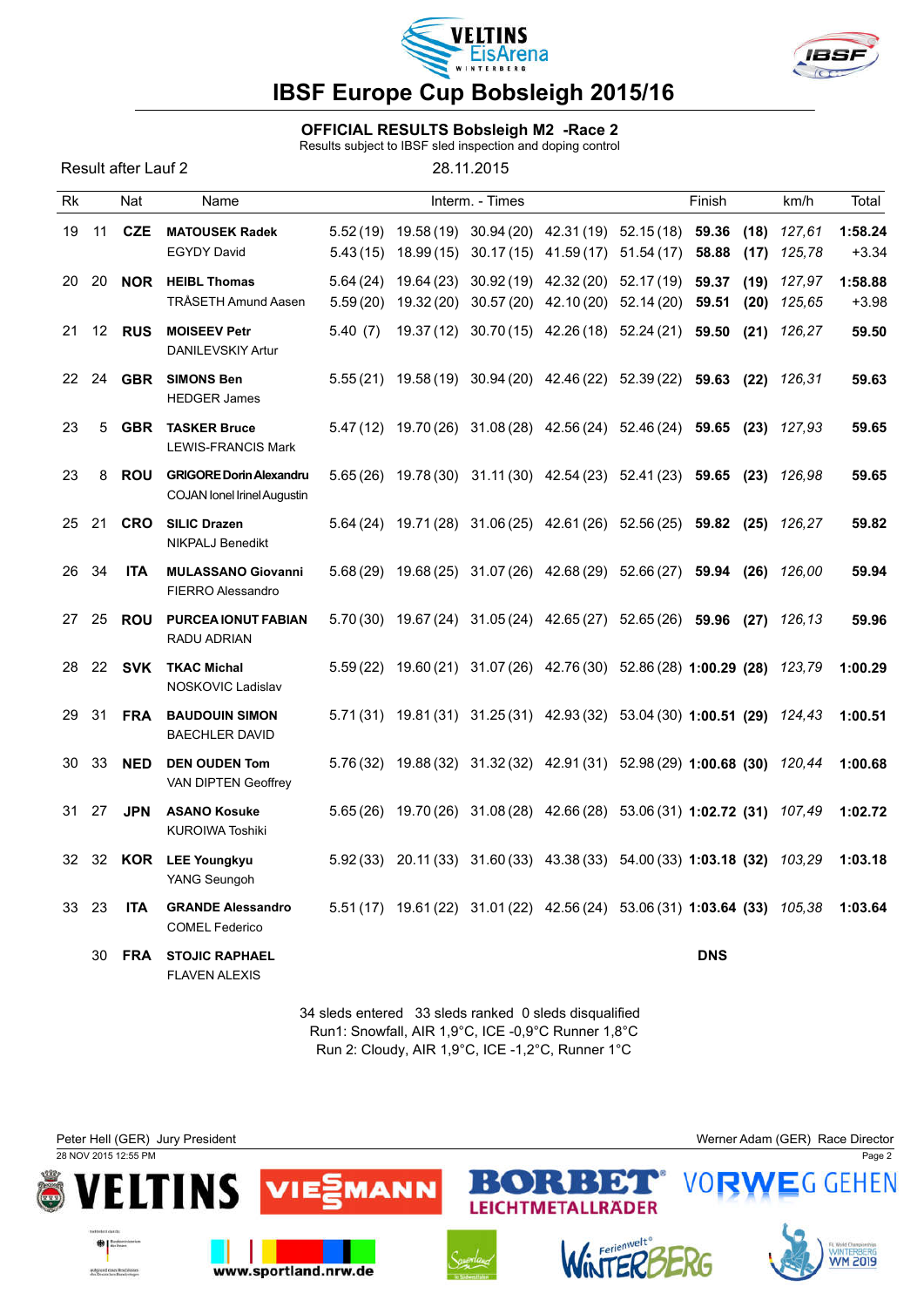



### **OFFICIAL RESULTS Bobsleigh W2**

Results subject to IBSF sled inspection and doping control

Result after Lauf 2 27.11.2015

| Rk             |                       | Nat        | Name                                                     |                     |                        | Interm. - Times       |                         |                                | Finish                         | km/h             | Total              |
|----------------|-----------------------|------------|----------------------------------------------------------|---------------------|------------------------|-----------------------|-------------------------|--------------------------------|--------------------------------|------------------|--------------------|
| 1              | 5                     | <b>GER</b> | <b>DULJEVIC Sabrina</b><br><b>GERICKE Lisa-Sophie</b>    | 5.67(2)<br>5.71(2)  | 19.23(2)<br>19.28(2)   | 30.22(2)<br>30.24(2)  | 41.47(2)<br>41.42(2)    | 51.45(4)<br>51.27(1)           | 58.91<br>(4)<br>58.56<br>(1)   | 122,99<br>125,61 | 1:57.47            |
| $\overline{2}$ | 9                     | <b>GER</b> | <b>KALICKI Kim</b><br><b>STRACK Ann-Christin</b>         | 5.71(3)<br>5.75(3)  | 19.26(3)<br>19.33(3)   | 30.26(3)<br>30.35(3)  | 41.49 (4)<br>41.64(3)   | 51.36(2)<br>51.56(2)           | 58.65<br>(2)<br>58.89<br>(2)   | 126,00<br>125,83 | 1:57.54<br>$+0.07$ |
| 3              | $\mathbf{2}^{\prime}$ | <b>GER</b> | <b>JAMANKA Mariama</b><br><b>LOBENSTEIN ANNE</b>         | 5.71(3)<br>5.79(5)  | 19.26(3)<br>19.54(7)   | 30.26(3)<br>30.60(6)  | 41.48 (3)<br>41.84(5)   | 51.41(3)<br>51.71(5)           | 58.77<br>(3)<br>58.98<br>(3)   | 124,74<br>126,40 | 1:57.75<br>$+0.28$ |
| 4              | 3                     | <b>AUT</b> | <b>BEIERL Katrin</b><br><b>SLEPER Karlien</b>            | 5.75(5)<br>5.78(4)  | 19.36(5)<br>19.39(4)   | 30.40(5)<br>30.43(4)  | 41.73 (5)<br>41.74(4)   | 51.67(5)<br>51.69(4)           | 59.04<br>(5)<br>(4)<br>59.07   | 125,43<br>125,34 | 1:58.11<br>$+0.64$ |
| 5              | 10                    | <b>RUS</b> | <b>ZUBKOVA Elizaveta</b><br><b>BELOMESTNYKH Yulia</b>    | 5.80(6)<br>5.80(6)  | 19.50(7)<br>19.50(5)   | 30.65(6)<br>30.59(5)  | 42.01 (6)<br>41.92 (6)  | 51.99(7)<br>51.91(6)           | 59.39<br>(6)<br>59.32<br>(5)   | 125,08<br>124,74 | 1:58.71<br>$+1.24$ |
| 6              | 8                     | <b>GER</b> | <b>SCHNEIDER Stephanie</b><br><b>BUCKWITZ Lisa Marie</b> | 5.61(1)<br>5.65(1)  | 19.09(1)<br>19.15(1)   | 30.04(1)<br>30.09(1)  | 41.22(1)<br>41.25(1)    | 51.17(1)<br>51.63(3)           | (1)<br>58.50<br>1:00.85<br>(8) | 124,56<br>103,32 | 1:59.35<br>$+1.88$ |
| $\overline{7}$ | 6                     | <b>JPN</b> | <b>OSHIGIRI Maria</b><br>ASAZU Konomi                    | 5.80(6)<br>5.81(7)  | 19.47(6)<br>19.53(6)   | 30.65(6)<br>30.73(7)  | 42.06(8)<br>42.16 (7)   | 52.04(8)<br>52.18(7)           | 59.63<br>(8)<br>59.79<br>(6)   | 124,00<br>121,95 | 1:59.42<br>$+1.95$ |
| 8              | 4                     | <b>BEL</b> | <b>DE DECKER Lien</b><br>VAN DER GOTEN Vicky             | 5.98(8)<br>5.97(8)  | 19.71(8)<br>19.93(8)   | 30.79(8)<br>31.11(8)  | 42.04 (7)<br>42.54 (8)  | 51.96(6)<br>52.56(8)           | 59.46<br>(7)<br>1:00.08<br>(7) | 124,43<br>123,75 | 1:59.54<br>$+2.07$ |
| 9              |                       | <b>ESP</b> | <b>IGLESIAS Barbara</b><br><b>FERNANDEZ EVA</b>          | 6.50(10)<br>6.53(9) | 20.47 (10)<br>20.54(9) | 31.76(10)<br>31.80(9) | 43.27 (10)<br>43.23 (9) | 53.51 (10) 1:01.23<br>53.40(9) | (9)<br>1:00.99<br>(9)          | 120,36<br>121,86 | 2:02.22<br>$+4.75$ |
|                | 7                     | <b>JPN</b> | <b>HOMMA Minami</b><br><b>KAWASAKI Natsumi</b>           | 6.09(9)             | 19.90(9)               | 31.10(9)              | 42.47 (9)               | 52.47(9)                       | 1:02.72(10)<br><b>DNS</b>      | 119,64           | 1:02.72            |

10 sleds entered 9 sleds ranked 0 sleds disqualified Run 1: AIR: 6,6°C / ICE: -2 °C / Runner: 2,9 °C Run 2: AIR: 1,9 ℃ / ICE: -2 ℃ / Runner: 2 ℃

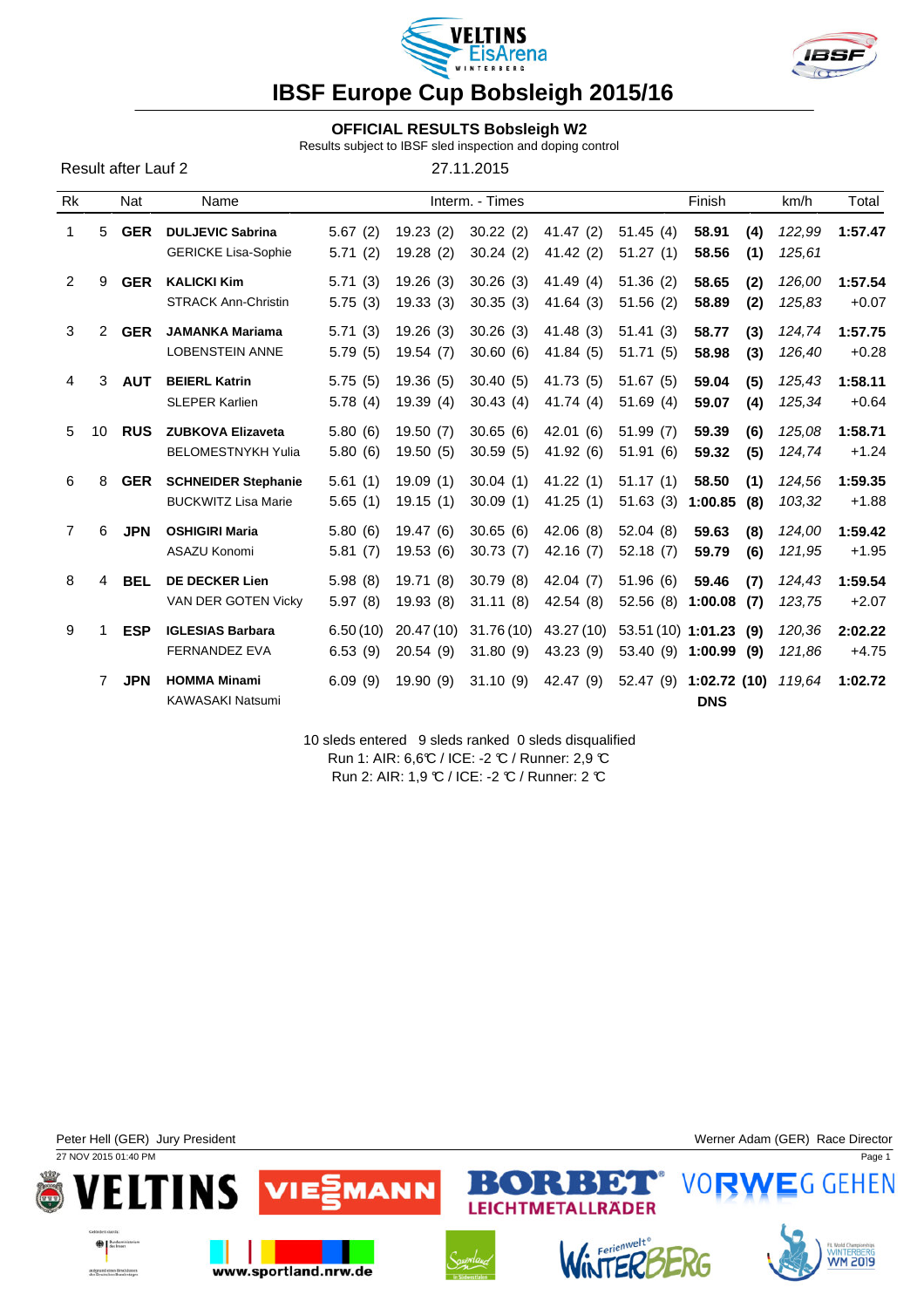



### OFFICIAL RESULTS Bobsleigh W2 -Race 2

Results subject to IBSF sled inspection and doping control

28.11.2015

| Rk              |                   | Nat        | Name                                                     |                      |                        | Interm. - Times       |                                               | Finish                                 |                                                                                                                      |                  | Total              |
|-----------------|-------------------|------------|----------------------------------------------------------|----------------------|------------------------|-----------------------|-----------------------------------------------|----------------------------------------|----------------------------------------------------------------------------------------------------------------------|------------------|--------------------|
| 1               | 4                 | <b>GER</b> | <b>JAMANKA Mariama</b><br><b>LOBENSTEIN ANNE</b>         | 5.81(1)<br>5.81(5)   | 19.64(1)<br>19.54(3)   | 30.90(1)<br>30.76(2)  | 42.41(1)<br>42.21(1)                          | 52.48(1)<br>52.22(1)                   | 59.90<br>(1)                                                                                                         | 123,62<br>124,35 | 1:59.50            |
| 2               | 3                 | <b>RUS</b> | RODIONOVA Aleksandra<br>PALEEVA Nadezhda                 | 5.87(5)<br>5.73(2)   | 19.84(5)<br>19.50(2)   | 31.22(6)<br>30.79(3)  | 42.81(4)<br>42.35(3)                          | 52.84(4)<br>52.38(3)                   | 59.60<br>(1)<br>1:00.19<br>(2)<br>59.74<br>(2)                                                                       | 125,43<br>125,04 | 1:59.93<br>$+0.43$ |
| 3               | 9                 | <b>GER</b> | <b>SCHNEIDER Stephanie</b><br><b>BUCKWITZ Lisa Marie</b> | 5.85(3)<br>5.68(1)   | 19.78(3)<br>19.41(1)   | 31.15(3)<br>30.72(1)  | 42.82(5)<br>42.27 (2)                         | 52.90(6)<br>52.36(2)                   | 1:00.27<br>(5)<br>59.83<br>(3)                                                                                       | 124.26<br>122,82 | 2:00.10<br>$+0.60$ |
| 4               | 8                 | <b>ROU</b> | <b>GRECU Andreea</b><br><b>HALAY Erika Anett</b>         | 5.86(4)<br>5.78(4)   | 19.78(3)<br>19.57(5)   | 31.15(3)<br>30.89(5)  | 42.75 (3)<br>42.47 (5)                        | 52.83(3)<br>52.53(4)                   | 1:00.27<br>(5)<br>59.97<br>(4)                                                                                       | 124,35<br>124,43 | 2:00.24<br>$+0.74$ |
| 5               | 13                | <b>GER</b> | <b>KALICKI Kim</b><br><b>STRACK Ann-Christin</b>         | 5.88(6)<br>5.75(3)   | 19.84(5)<br>19.55(4)   | 31.22(6)<br>30.91(6)  | 42.84 (6)<br>42.58(6)                         | 52.92(7)                               | 1:00.28<br>(7)<br>52.71 (6) 1:00.14 (5)                                                                              | 124,74<br>124,18 | 2:00.42<br>$+0.92$ |
| 6               | $\overline{2}$    | <b>GBR</b> | <b>MCNEILL Mica</b><br>KIDDLE Aleasha                    | 5.89(7)<br>5.86(7)   | 19.86(7)<br>19.85(8)   | 31.23(8)<br>31.30(8)  | 42.84(6)<br>42.93 (7)                         | 53.04 (7) 1:00.49                      | 52.86 (5) 1:00.21 (4)<br>(7)                                                                                         | 125,26<br>123,96 | 2:00.70<br>$+1.20$ |
| 7               | 1                 | <b>GER</b> | <b>KOEHLER Anna</b><br><b>BIESENBACH Alina</b>           | 5.97(10)<br>5.91(9)  | 19.90(8)<br>19.76(7)   | 31.18(5)<br>31.21(7)  | 42.74 (2)<br>42.99 (8)                        | 52.77 (2) 1:00.19                      | (2)<br>53.14 (8) 1:00.66 (8)                                                                                         | 123,96<br>122,86 | 2:00.85<br>$+1.35$ |
| 8               | 6                 | <b>AUT</b> | <b>BEIERL Katrin</b><br>SLEPER Karlien                   | 5.81(1)<br>5.82(6)   | 19.70(2)<br>19.58(6)   | 31.04(2)<br>30.86(4)  | 42.92 (8)<br>42.44 (4)                        | 53.14 (8) 1:00.71<br>52.58 (5) 1:00.19 | (8)<br>(6)                                                                                                           | 122,53<br>122,78 | 2:00.90<br>$+1.40$ |
| 9               | 10                | <b>RUS</b> | <b>ZUBKOVA Elizaveta</b><br><b>BELOMESTNYKH Yulia</b>    | 5.90(8)<br>5.91(9)   | 19.91(9)<br>19.93(9)   | 31.37(9)<br>31.45(9)  | 43.05(9)<br>43.33 (9)                         |                                        | 53.21 (9) 1:00.72 (9)<br>$53.59(9)$ 1:01.22 (9)                                                                      | 123,28<br>121,99 | 2:01.94<br>$+2.44$ |
| 10              | 5                 | <b>BEL</b> | <b>DE DECKER Lien</b><br>VAN DER GOTEN Vicky             | 6.07(11)<br>6.11(11) | 20.11(11)<br>20.12(11) | 31.51(11)             | 43.19 (10)<br>$31.61(10)$ 43.45(10)           |                                        | 53.32 (10) 1:00.92 (10)<br>53.72 (10) 1:01.44 (10)                                                                   | 122,57<br>121,21 | 2:02.36<br>$+2.86$ |
| 11              | 11                | <b>JPN</b> | <b>OSHIGIRI Maria</b><br>ASAZU Konomi                    | 5.92(9)<br>5.90(8)   | 19.94 (10)             | 31.68(11)             | 19.98 (10) 31.48 (10) 43.30 (11)<br>43.65(12) |                                        | $53.51(11)$ 1:01.01 (11)<br>$54.00(12)$ 1:01.68 (12)                                                                 | 123,88<br>122,15 | 2:02.69<br>$+3.19$ |
| 12 <sup>°</sup> | $12 \overline{ }$ | <b>JPN</b> | <b>HOMMA Minami</b><br>KUSAKA Nozomi                     | 6.25(12)<br>6.21(12) | 20.28(12)              | 20.51 (12) 32.12 (12) | 43.95 (12)<br>31.81 (12) 43.55 (11)           |                                        | 54.25 (12) 1:01.88 (12)<br>53.81 (11) 1:01.44 (10)                                                                   | 121,53<br>121,78 | 2:03.32<br>$+3.82$ |
| 13              | 7                 | <b>ESP</b> | <b>IGLESIAS Barbara</b><br><b>FERNANDEZ EVA</b>          | 6.61(13)<br>6.56(13) |                        |                       |                                               |                                        | 20.88 (13) 32.52 (13) 44.45 (13) 54.88 (13) 1:02.65 (13)<br>20.71 (13) 32.24 (13) 44.09 (13) 54.55 (13) 1:02.36 (13) | 119.56<br>119,36 | 2:05.01<br>$+5.51$ |

13 sleds entered 13 sleds ranked 0 sleds disqualified Run1: Snowfall, AIR 1,9°C, ICE -0,9°C Runner 1,2°C Run 2: Cloudy, AIR 1,9°C, ICE -1,3°C, Runner 1,5°C

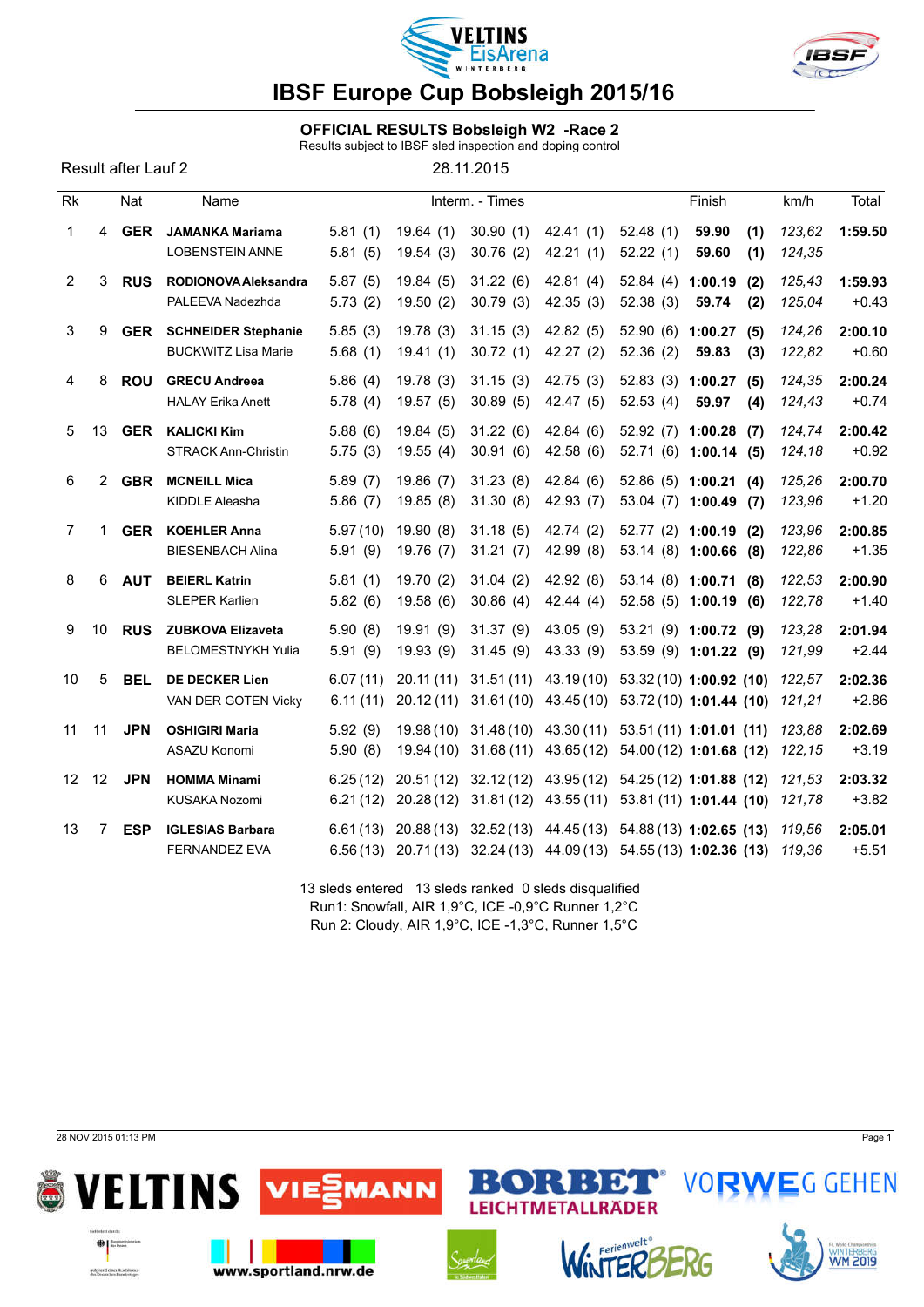



#### OFFICIAL RESULTS Race 1 - Fourman Bobsleigh

Results subject to IBSF sled inspection and doping control

Result after Lauf 2 28.11.2015 Rk Nat Name Interm. - Times Champel Prinish km/h Total 1 3 GER LOCHNER Johannes 5.15 (1) 18.17 (1) 28.58 (1) 39.10 (1) 48.37 (1) 55.03 (1) *134,68* 1:50.48 PAASCHE Tino 5.14 (1) 18.15 (1) 28.59 (1) 39.23 (1) 48.66 (1) 55.45 (1) *132,64* BERMBACH Gregor RASP Christian 2 6 RUS ZAKHAROV Nikita 5.24 (2) 18.37 (2) 28.88 (2) 39.55 (2) 48.91 (2) 55.65 (2) *134,02* 1:51.43 MOISEEV Petr 5.22 (3) 18.31 (2) 28.82 (2) 39.54 (2) 48.97 (2) 55.78 (2) *132,69* +0.95 BELUGIN Maxim KAZANTSEV Andrey 3 2 GER HAFER Christoph 5.26 (5) 18.43 (5) 28.98 (4) 39.66 (3) 49.05 (3) 55.79 (3) *134,12* 1:51.72 SALZER Michael 5.24 (4) 18.37 (4) 28.91 (3) 39.66 (3) 49.13 (5) 55.93 (4) *132,98* +1.24 RADEMACHER Marc HAMMERS Christian 4 18 GER BUCHMÜLLER Bennet 5.25 (3) 18.42 (3) 28.97 (3) 39.69 (4) 49.11 (5) 55.90 (5) *132,84* 1:51.83 SCHERER Niklas 5.21 (2) 18.36 (3) 28.91 (3) 39.66 (3) 49.10 (4) 55.93 (4) *132,15* +1.35 SOMMER Matthias ISSAM Ammour 5 11 SUI MEYERHANS Pius 5.29 (8) 18.45 (6) 29.00 (6) 39.70 (5) 49.10 (4) 55.86 (4) *133,28* 1:51.88 DOBLER Marcel 5.28 (7) 18.46 (8) 29.02 (8) 39.75 (7) 49.21 (8) 56.02 (7) *132,25* +1.40 EKIMOV Nikolai BROENING Marius 6 17 SUI BRACHER Clemens 5.28 (7) 18.42 (3) 28.99 (5) 39.72 (7) 49.17 (7) 55.96 (7) *133,23* 1:52.01 KNUSER Alain 5.28 (7) 18.45 (7) 29.01 (7) 39.76 (9) 49.25 (9) 56.05 (9) *133,28* +1.53 DOERIG Marco KUONEN Michael 7 9 FRA COSTERG LOIC 5.32 (10) 18.59 (10) 29.16 (10) 39.88 (9) 49.27 (9) 56.04 (8) *133,08* 1:52.08 HEINRICH ROMAIN 5.32 (9) 18.51 (9) 29.05 (9) 39.75 (7) 49.19 (7) 56.04 (8) *132,25* +1.60 BYTEBIER JORDAN PUJAR YANNIS 8 12 RUS POPOV Dmitriy 5.35 (12) 18.56 (9) 29.12 (8) 39.80 (8) 49.25 (8) 56.11 (9) *131,72* 1:52.11 LIUBOSLAVSKIY Nikita 5.27 (5) 18.44 (6) 28.98 (5) 39.72 (6) 49.17 (6) 56.00 (6) *132,54* +1.63 LYLOV Andrey MALYKH Ilya 9 16 GER WAGNER Florian 5.25 (3) 18.65 (12) 29.31 (12) 40.05 (12) 49.48 (12) 56.30 (12) *132,20* 1:52.20 KRIEG Felix 5.27 (5) 18.43 (5) 28.98 (5) 39.66 (3) 49.09 (3) 55.90 (3) *132,74* +1.72 SCHUESSLER Michael NIKOLIC Filip 10 1 CZE MATOUSEK Radek 5.27 (6) 18.47 (7) 29.03 (7) 39.71 (6) 49.11 (5) 55.90 (5) *133,03* 1:52.47 EGYDY David 5.47 (14) 18.76 (13) 29.40 (13) 40.17 (13) 49.67 (13) 56.57 (15) *131,53* +1.99 KOPRIVA Jaroslav SINDELAR Jan

28 NOV 2015 05:51 PM Page 1

 $0155$ 

extgrand cises leschisses

**ITINS** 





www.sportland.nrw.de



E CO

÷

LEICHTMETALLRÄDER

Н



Đ.



**VORWEGGEHEN**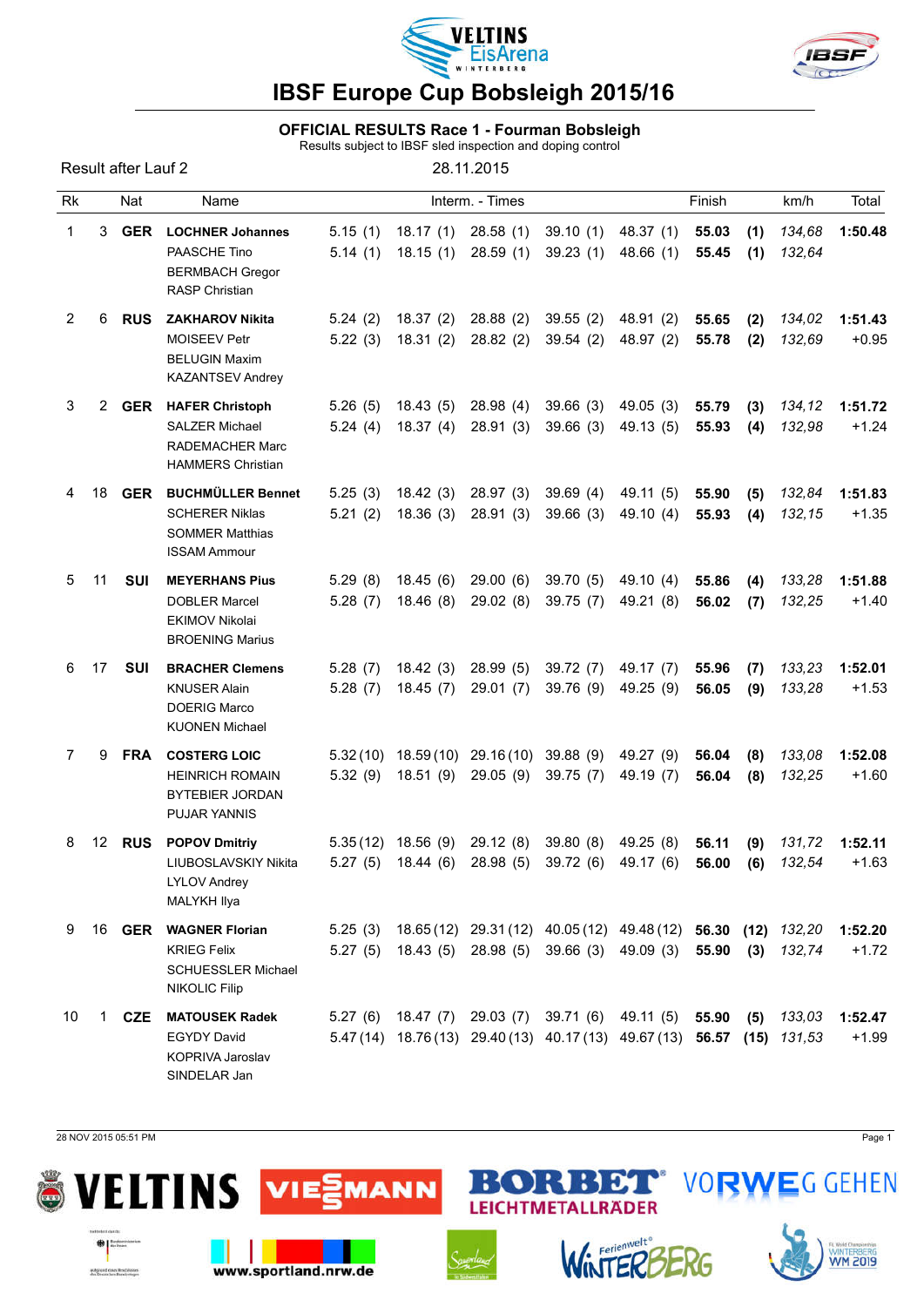



#### OFFICIAL RESULTS Race 1 - Fourman Bobsleigh

Results subject to IBSF sled inspection and doping control

| Result after Lauf 2 |     |      | 28.11.2015      |        |      |      |  |  |  |  |  |
|---------------------|-----|------|-----------------|--------|------|------|--|--|--|--|--|
| Rk                  | Nat | Name | Interm. - Times | Finish | km/h | Tota |  |  |  |  |  |
|                     |     |      |                 |        |      |      |  |  |  |  |  |

| 11    | 5  | ROU              | <b>GRIGORE Dorin Alexandru</b><br><b>CRACIUN Florin Cezar</b><br><b>SALAJAN GABRIEL KAROLY</b><br><b>COJAN lonel Irinel Augustin</b> | 5.31(9)<br>5.32(9) | 18.53 (8) 29.14 (9) | 39.90 (10) 49.34 (10) 56.16 (10) 132,93<br>18.55 (10) 29.17 (10) 39.99 (12) 49.49 (12) 56.37                                                       |            | $(11)$ 132,30 | 1:52.53<br>$+2.05$ |
|-------|----|------------------|--------------------------------------------------------------------------------------------------------------------------------------|--------------------|---------------------|----------------------------------------------------------------------------------------------------------------------------------------------------|------------|---------------|--------------------|
| 12    | 7  | <b>GBR</b>       | <b>JACKSON John James</b><br><b>LEWIS-FRANCIS Mark</b><br><b>JUDSON Paul</b><br><b>GILLING Tremayne</b>                              |                    |                     | 5.38(13) 18.71(13) 29.32(13) 40.04(11) 49.43(11) 56.21 (11) 133,13<br>5.37 (11) 18.78 (14) 29.43 (14) 40.21 (14) 49.69 (15) 56.51 (13) 132,15      |            |               | 1:52.72<br>$+2.24$ |
| 13    | 14 | <b>ITA</b>       | <b>BAUMGARTNER Patrick</b><br><b>ROSA Marco</b><br><b>GRANDE Alessandro</b><br><b>VARIOLA Mattia</b>                                 |                    |                     | 5.47 (15) 18.75 (14) 29.37 (14) 40.16 (14) 49.65 (15) 56.50<br>5.41 (13) 18.65 (12) 29.23 (12) 39.97 (11) 49.41 (10) 56.23 (10) 132,93             |            | $(15)$ 132,06 | 1:52.73<br>$+2.25$ |
| 14    | 8  | <b>NOR</b>       | <b>HEIBL Thomas</b><br><b>HAUGEN Nicklas</b><br><b>HEIBL Korbinian</b><br>TRÅSETH Amund Aasen                                        |                    |                     | 5.55 (18) 18.87 (17) 29.47 (16) 40.17 (15) 49.57 (14) 56.35 (14) 133,38<br>5.56(18) 18.89(17) 29.52(17) 40.29(16) 49.77(16) 56.63 (16) 131,91      |            |               | 1:52.98<br>$+2.50$ |
| 15    | 4  | <b>AUT</b>       | <b>KOLB Lukas</b><br><b>TREICHL Markus</b><br><b>ESTERHAMMER Franz</b><br><b>GEYER Florian</b>                                       |                    |                     | 5.50 (16) 18.81 (15) 29.40 (15) 40.11 (13) 49.52 (13) 56.30 (12) 133,82<br>5.48 (15) 18.84 (15) 29.48 (15) 40.32 (17) 49.83 (17) 56.69             |            | $(17)$ 132,35 | 1:52.99<br>$+2.51$ |
|       |    | 16 13 <b>RUS</b> | <b>NEGODAYLO ALEXEY</b><br>DANILEVSKIY Artur<br><b>TARASOV IVAN</b><br><b>ISAKOV Aleksei</b>                                         |                    |                     | 5.34 (11) 18.61 (11) 29.30 (11) 40.18 (16) 49.72 (16) 56.65 (16) 131,05<br>5.39(12) 18.61(11) 29.22(11) 39.96(10) 49.48(11) 56.41 (12) 131,48      |            |               | 1:53.06<br>$+2.58$ |
| 17 15 |    | <b>SUI</b>       | <b>SUTER Martin</b><br><b>ACHERMANN Florian</b><br><b>MEIER Martin</b><br><b>WOLF Florian</b>                                        |                    |                     | 5.51 (17) 18.86 (16) 29.53 (17) 40.35 (17) 49.98 (17) 57.00 (18) 129,96<br>5.51 (17) 18.84 (15) 29.48 (15) 40.22 (15) 49.68 (14) 56.53 (14) 132,93 |            |               | 1:53.53<br>$+3.05$ |
| 18    | 19 | <b>CZE</b>       | <b>DVORAK Dominik</b><br><b>DOBES Adam</b><br><b>ANTSIOU Christian</b><br>RUŽEK Rudolf                                               |                    |                     | 5.45(14) 18.87(17) 29.60(18) 40.49(18) 50.05(18) 56.97 (17) 132,06<br>5.48 (15) 18.90 (18) 29.62 (18) 40.45 (18) 49.97 (18) 56.86 (18) 132,84      |            |               | 1:53.83<br>$+3.35$ |
|       | 10 | <b>SRB</b>       | <b>RADENOVIC Vuk</b><br><b>DJURIC Petar</b><br><b>KRAJISNIK Aleksandar</b><br><b>BUNDALO Aleksandar</b>                              |                    |                     |                                                                                                                                                    | <b>DNS</b> |               |                    |

19 sleds entered 18 sleds ranked 0 sleds disqualified Run1: cloudy, AIR 1,4°C, ICE -2,6°C Runner 1,8°C Run 2: cloudy, AIR 1,4°C, ICE -2,2°C, Runner 0,3°C

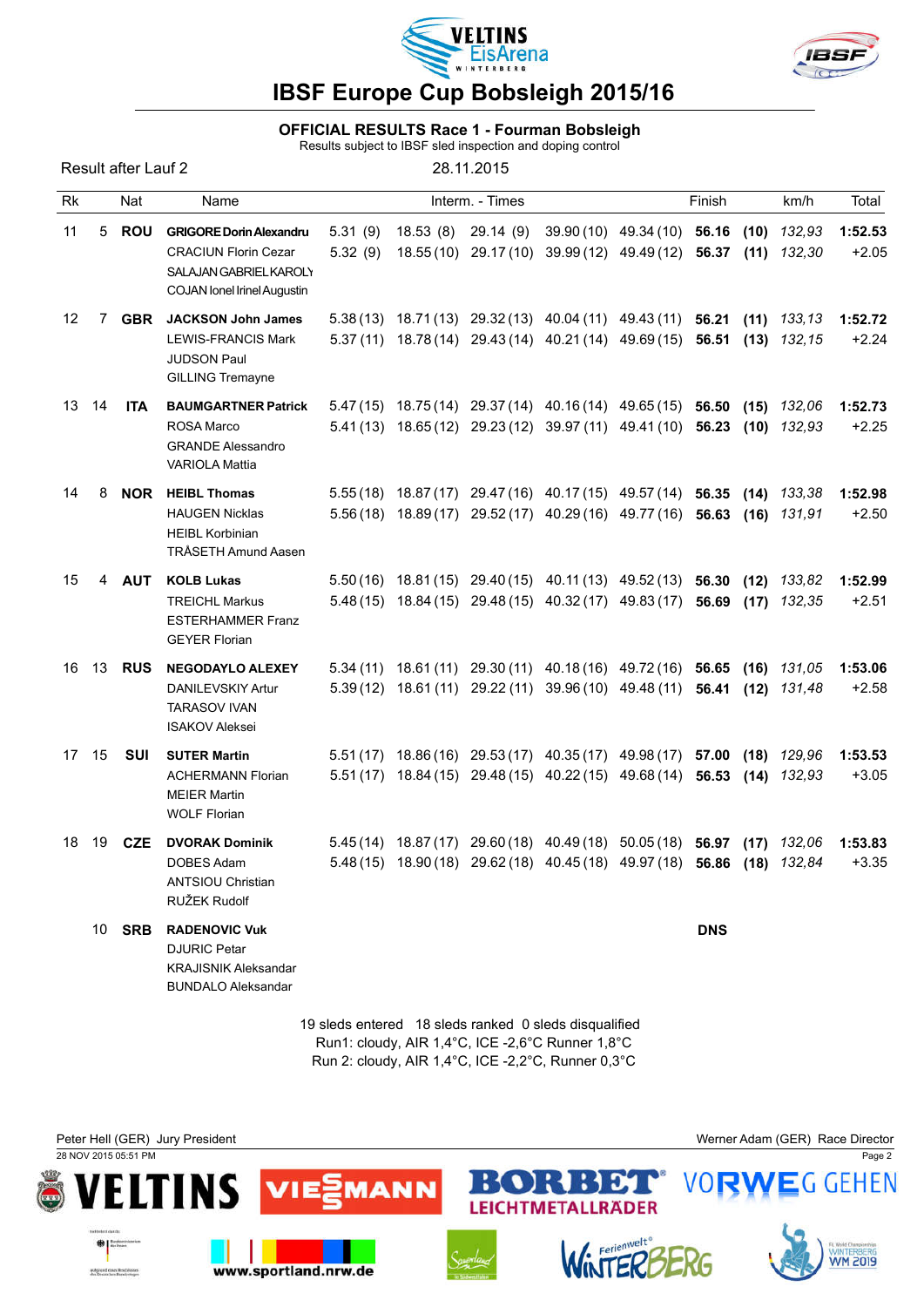



#### OFFICIAL RESULTS Race 2 - Fourman Bobsleigh

Results subject to IBSF sled inspection and doping control

|             |    | Result after Lauf 2 |                                                                                                                               |                    |                      | 29.11.2015                                                                                                                           |                      |                        |                |             |                  |                    |
|-------------|----|---------------------|-------------------------------------------------------------------------------------------------------------------------------|--------------------|----------------------|--------------------------------------------------------------------------------------------------------------------------------------|----------------------|------------------------|----------------|-------------|------------------|--------------------|
| Rk          |    | Nat                 | Name                                                                                                                          |                    |                      | Interm. - Times                                                                                                                      |                      |                        | Finish         |             | km/h             | Total              |
| 1           | 1. | <b>GER</b>          | <b>LOCHNER Johannes</b><br><b>BLUHM Joshua</b><br><b>BERMBACH Gregor</b><br><b>RASP Christian</b>                             | 5.18(1)<br>5.16(1) | 18.30(1)<br>18.26(1) | 28.82(1)<br>28.79(1)                                                                                                                 | 39.50(1)<br>39.46(1) | 48.87 (1)<br>48.88 (1) | 55.60<br>55.69 | (1)<br>(1)  | 133,33<br>132,49 | 1:51.29            |
| 2           | 10 | <b>GBR</b>          | <b>JACKSON John James</b><br><b>HALL Bradley</b><br><b>TASKER Bruce</b><br>SIMONS Ben                                         | 5.20(2)<br>5.21(2) | 18.40(2)<br>18.35(2) | 29.04(2)<br>28.94(2)                                                                                                                 | 39.80(3)<br>39.69(2) | 49.25(2)<br>49.16 (2)  | 56.08<br>56.01 | (3)<br>(2)  | 132,25<br>132,06 | 1:52.09<br>$+0.80$ |
| 3           | 14 |                     | <b>GER</b> WAGNER Florian<br><b>KRIEG Felix</b><br><b>SCHUESSLER Michael</b><br><b>NIKOLIC Filip</b>                          | 5.30(6)<br>5.24(3) | 18.49(4)<br>18.38(3) | 29.09(4)<br>28.97(3)                                                                                                                 | 39.83(4)<br>39.72(3) | 49.31 (4)<br>49.24 (3) | 56.15<br>56.11 | (4)<br>(3)  | 132,11<br>131,48 | 1:52.26<br>$+0.97$ |
| 4           | 11 | <b>GER</b>          | <b>OELSNER Richard</b><br><b>SKIBBE Felix</b><br><b>EBERT Christian</b><br><b>STRAUß Eric</b>                                 | 5.25(3)<br>5.28(5) | 18.47(3)<br>18.53(6) | 29.07(3)<br>29.14(6)                                                                                                                 | 39.79(2)<br>39.89(6) | 49.25(2)<br>49.37 (5)  | 56.06<br>56.24 | (2)<br>(6)  | 132,49<br>131,81 | 1:52.30<br>$+1.01$ |
| 5           | 5  | <b>RUS</b>          | <b>ZAKHAROV Nikita</b><br>MOISEEV Petr<br><b>BELUGIN Maxim</b><br><b>KAZANTSEV Andrey</b>                                     | 5.29(4)<br>5.27(4) | 18.53(7)<br>18.47(4) | 29.13(6)<br>29.06(4)                                                                                                                 | 39.91(5)<br>39.81(4) | 49.39 (5)<br>49.27 (4) | 56.23<br>56.12 | (6)<br>(4)  | 132,01<br>131,91 | 1:52.35<br>$+1.06$ |
| 6           | 4  |                     | <b>GER</b> HAFER Christoph<br>RADEMACHER Marc<br><b>SALZER Michael</b><br><b>HAMMERS Christian</b>                            | 5.29(4)<br>5.28(5) | 18.51(6)<br>18.47(4) | 29.13(6)<br>29.09(5)                                                                                                                 | 39.94(6)<br>39.87(5) | 49.40 (6)<br>49.38 (6) | 56.22<br>56.23 | (5)<br>(5)  | 133,03<br>132,06 | 1:52.45<br>$+1.16$ |
| $7^{\circ}$ | 13 |                     | <b>RUS</b> POPOV Dmitriy<br>LIUBOSLAVSKIY Nikita<br><b>LYLOV Andrey</b><br>MALYKH Ilya                                        | 5.31(8)<br>5.30(7) | 18.56(8)<br>18.58(8) | 29.22(8)<br>29.23(8)                                                                                                                 | 40.04(8)<br>40.06(8) | 49.58 (7)<br>49.64 (9) | 56.50<br>56.59 | (7)<br>(10) | 131,19<br>130,43 | 1:53.09<br>$+1.80$ |
| 8           | 2  | <b>ROU</b>          | <b>GRIGORE Dorin Alexandru</b><br><b>CRACIUN Florin Cezar</b><br>SALAJAN GABRIEL KAROLY<br><b>COJAN lonel Irinel Augustin</b> | 5.32(9)            | 18.59(9)             | 29.27 (9)<br>5.33 (9) 18.60 (9) 29.28 (10) 40.14 (11) 49.70 (12) 56.64 (13) 131,19                                                   | 40.14 (9)            | 49.67 (8)              | 56.58          | (8)         | 131,62           | 1:53.22<br>$+1.93$ |
| 9           | 12 | <b>SUI</b>          | <b>MEYERHANS Pius</b><br><b>DOBLER Marcel</b><br><b>EKIMOV Nikolai</b><br><b>BROENING Marius</b>                              |                    |                      | $5.51(14)$ 18.90(14) 29.59(14) 40.44(14) 49.93(12) 56.80 (11)<br>5.52 (14) 18.87 (14) 29.50 (14) 40.29 (14) 49.73 (13) 56.54         |                      |                        |                | (9)         | 131,57<br>132,64 | 1:53.34<br>$+2.05$ |
| 9           | 6  |                     | <b>FRA COSTERG LOIC</b><br><b>HEINRICH ROMAIN</b><br><b>BYTEBIER JORDAN</b><br>PUJAR YANNIS                                   |                    |                      | 5.40 (12) 18.85 (13) 29.57 (13) 40.39 (12) 49.92 (11) 56.89 (12) 129,82<br>$5.39(12)$ $18.68(11)$ $29.30(11)$ $40.09(10)$ $49.55(8)$ |                      |                        | 56.45          | (8)         | 131,09           | 1:53.34<br>$+2.05$ |

29 NOV 2015 11:53 AM Page 1

autgrund eines Reschiussen<br>des Deutschen Barnbeinger

 $\lfloor \rfloor$ 



L.



www.sportland.nrw.de



÷

 $\bullet$ ٦



BET

R

LEICHTMETALLRÄDER



**VORWEG GEHEN**